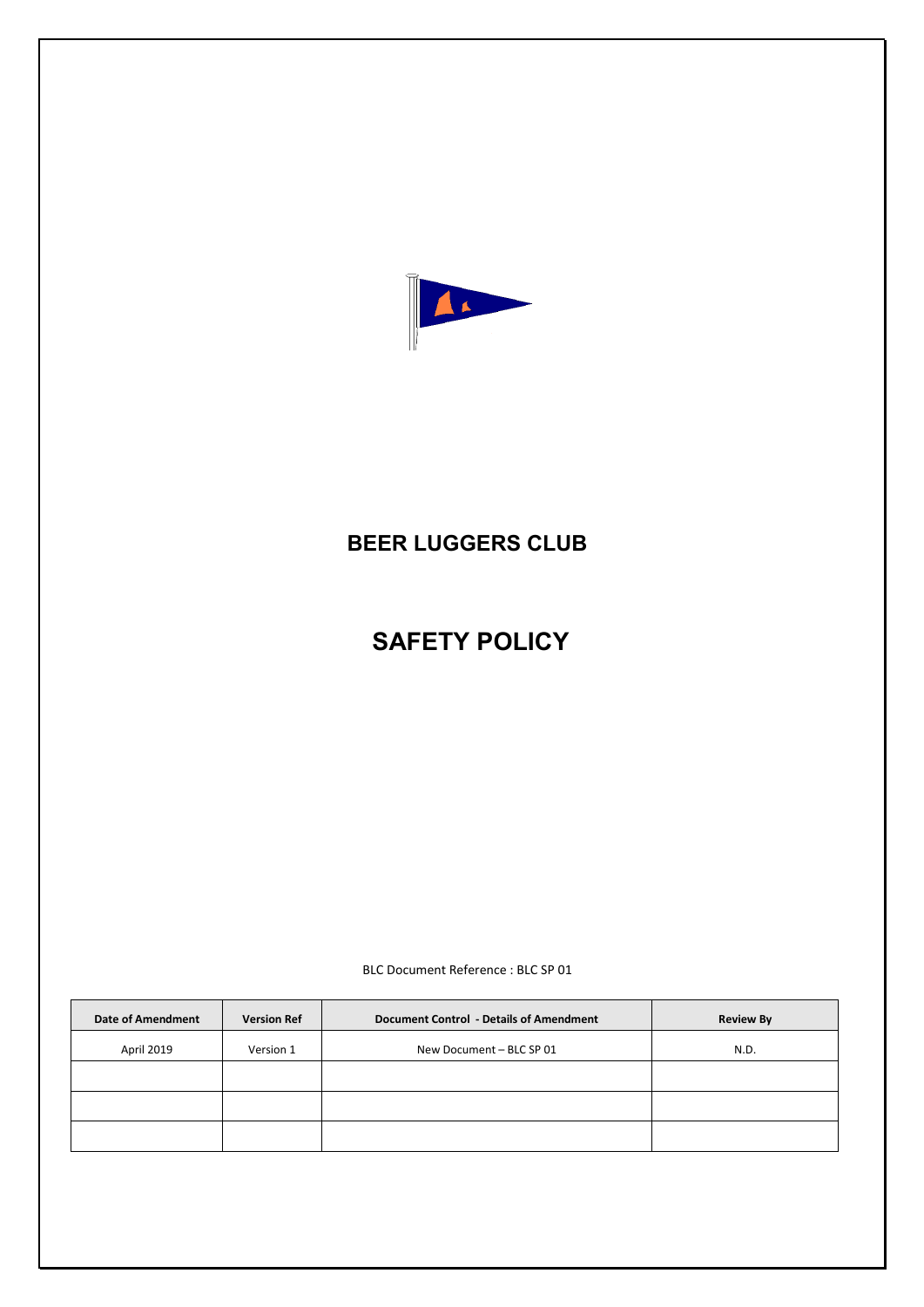

# **Safety Policy**

## **Introduction**

**1.**The Beer Luggers Club is a private members' club run in accordance with the Club Rules by the Club Executive Committee.

## **Statement of Intent**

**2.** The Beer Luggers Club provides a base from which its members can participate in the Club's objective of '*facilitating the sport and art of lugger racing'.*

**3.** The Committee's intention is to run, maintain and operate its activities, facilities and equipment in such a way as to provide as safe an environment as possible, for the Club members and members of the public using the area for which the Club is responsible.

**4.** The Club's safety facilities are maintained to a high standard with a process of continual upgrading. The committee will prioritise funding to support this policy.

## **Club Responsibilities**

#### **The Commodore**

**5.**The Commodore, through the Flag Officers responsible for each of the Club's areas of operation, is responsible for ensuring that the Club operates in accordance with the above "statement of intent".

**6**. He / she is responsible for overseeing any internal investigations into any accidents and incidents.

#### **The Club Flag Officers**

- **7.** The Flag Officers are required to:
	- (a) Identify the main hazards likely to be encountered by members of the Club taking part in organised Club activities or using the Club's equipment or facilities. They are also to identify any hazards to members of the public legitimately using the area for which the Club is responsible.
	- (b) Produce (or cause to be produced) risk assessments for each of these hazards,
	- (c) Establish control measures to reduce the likelihood of an accident occurring as a result of the hazard to the lowest practical level.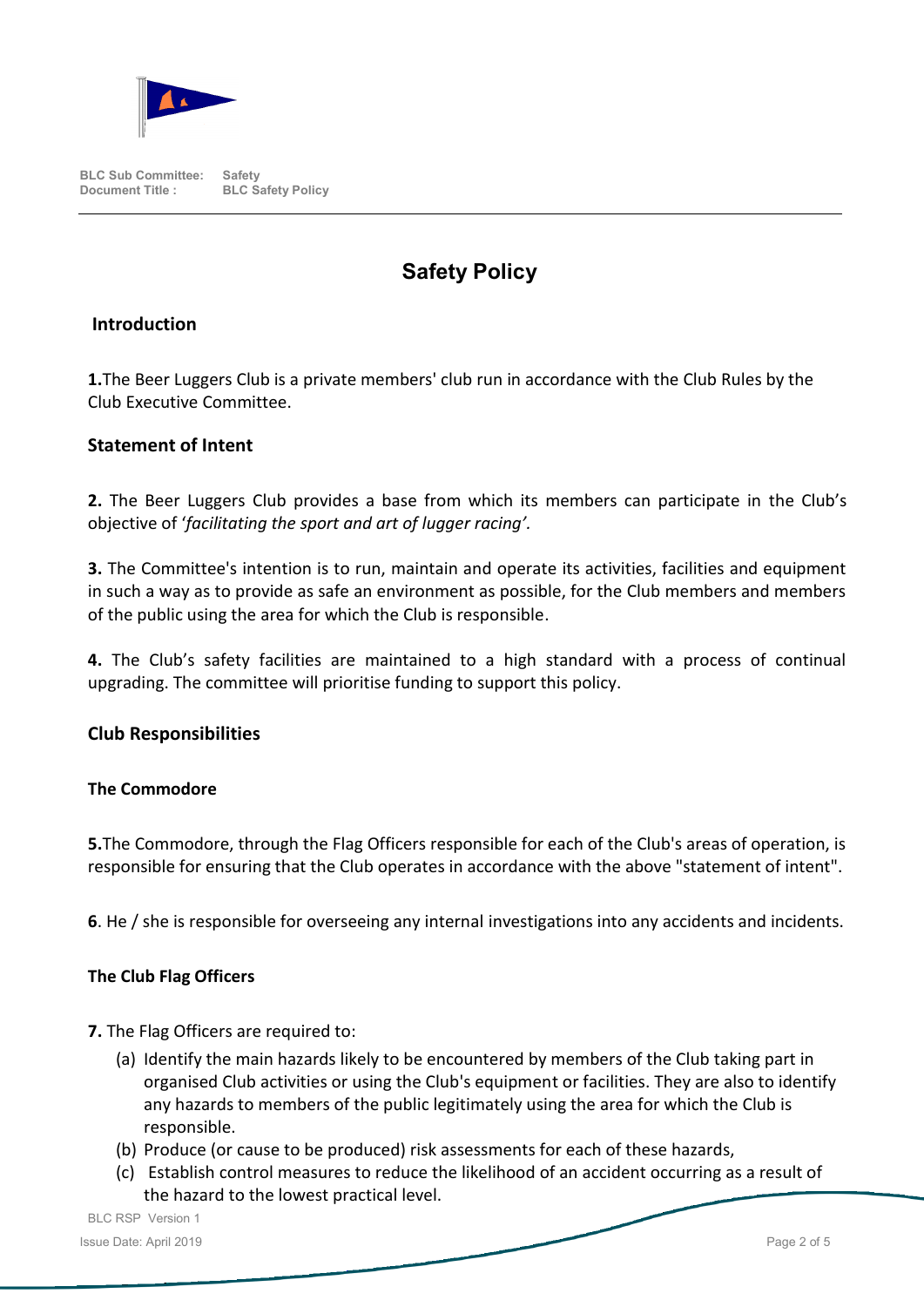

- (d) Promulgating the risk assessments and the control measures to be employed to those likely to be effected by exposure to the hazard.
- (e) Monitoring the safety systems that have been put in place.

#### **The Club Secretary**

**8**. The Club Secretary is responsible for:

- (a) Auditing compliance with this policy and is accountable to the Commodore for its implementation.
- (b) Reporting accidents and incidents in accordance with RIDDOR requirements.
- (c) Ensuring that an Accident Book is maintained for the Club and ensuring that all accidents and incidents are investigated internally to determine any "lessons to be learnt".
- (d) Promulgating any "lessons learnt" to the appropriate sections of the Club.
- (e) Ensuring that the Club Health and Safety Policy is reviewed annually.
- (f) Keeping and maintaining a register of the Club's Risk Assessments and holding the "master" copies of these.
- (g) Promulgating the Club Health and Safety policy to the membership.

#### **Members Responsibilities**

**9.** Within this framework the Club has a duty of care to its members to provide activities that are organised and managed in a safe and responsible manner, whilst allowing members to enjoy their chosen activity without undue legislation.

Equally the Club expects members to pursue their activities in a safe and seamanlike way. All Club members have a duty of care for their fellow members and members of the public using the Club area. To this end they have a responsibility to ensure that their personal belongings and equipment are stored, moved, maintained and used in such a way that they do not endanger other members of the Club or the public.

**10.** In promoting Lugger Racing the Club actively encourages training at all levels to ensure its members are best served with current training standards as defined by the Royal Yachting Association. In addition, informal training with regard to the Club's equipment is provided to support Lugger Racing.

**11.** This policy does not apply to the way in which members use their own boats when afloat. This is a matter for each owner / skipper with any matters of regulation or legal compliance being the responsibility of the Maritime Coastguard Authority (MCA).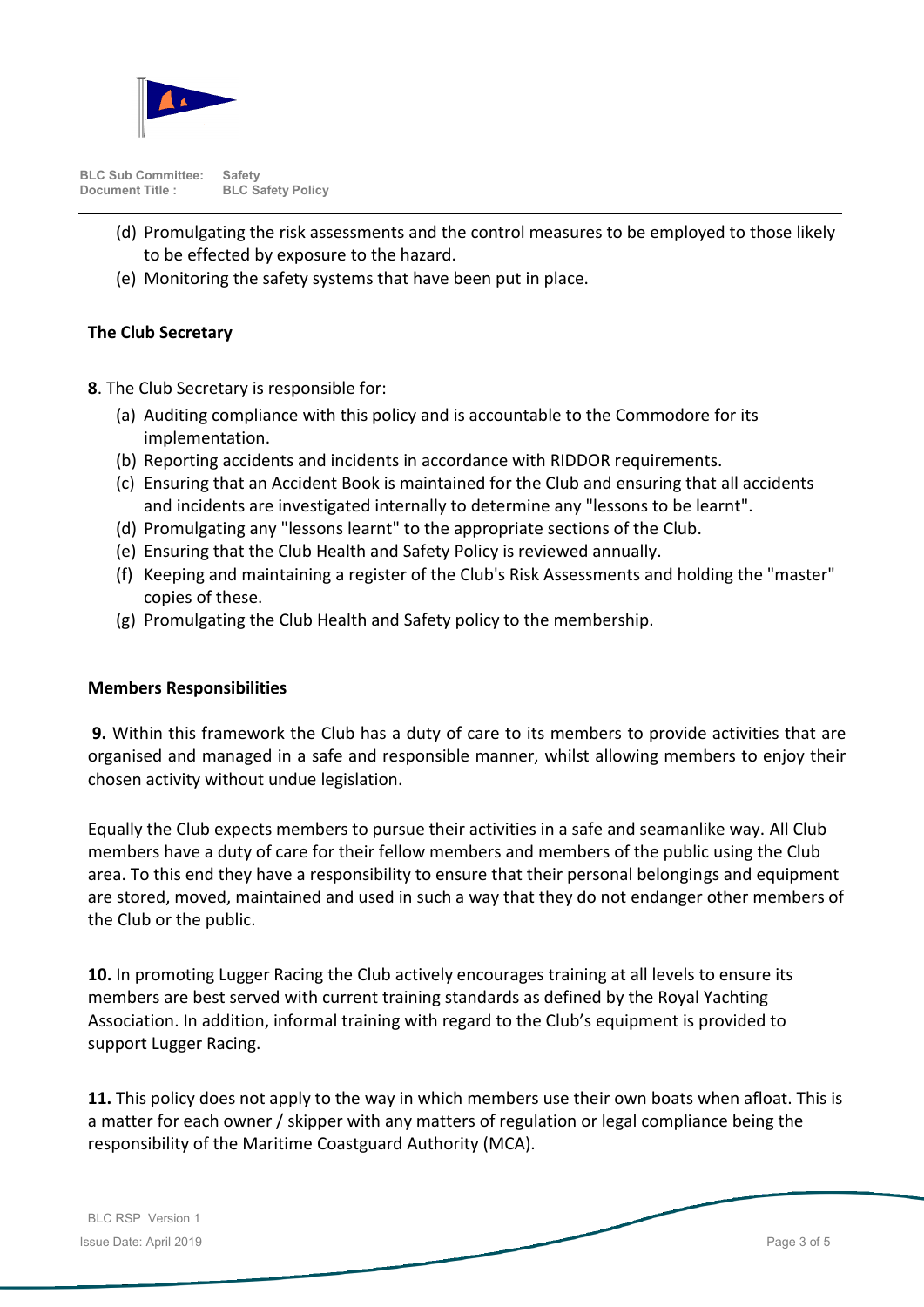

#### **Risk Assessment**

**12.** Participation in water sports is not without risk, the Club recognises this and through a process of risk assessment and evaluation aims to mitigate potential hazards to an acceptable level:-

- In managing the safety aspects of Lugger Racing, the Club has risk assessed the following core activities:
	- o Lugger Racing at sea
	- o Launch & Retrieval of boats
	- o Winch Operations
- Having identified the potential risks within these groups mitigating actions have been developed to ensure safety is paramount in all BLC activities.
- The process of risk assessment is ongoing and under continual review. As pursuits evolve and change RAs should be evaluated to ensure they are relevant and where necessary new RAs produced to cover changing activities.

#### **Implementation**

**13.** Having evaluated the risks, the Club has implemented a series of safety and control measures applicable to specific activities. These are encompassed in the **Luggers Safety Code**, providing guidance to the membership.

**14.** Safety and control measures are regularly reviewed to ensure they remain relevant to the activities undertaken. The monitoring and review process is part of regular safety inspections and is an integral part of the Club's audit process, adding value to its safety awareness.

**15.** The Club maintains an **Accident Record Book**. Members have a responsibility to report all accidents, incidents and near misses. These should be recorded so that a full review and or investigation can take place, and where possible; lessons learnt.